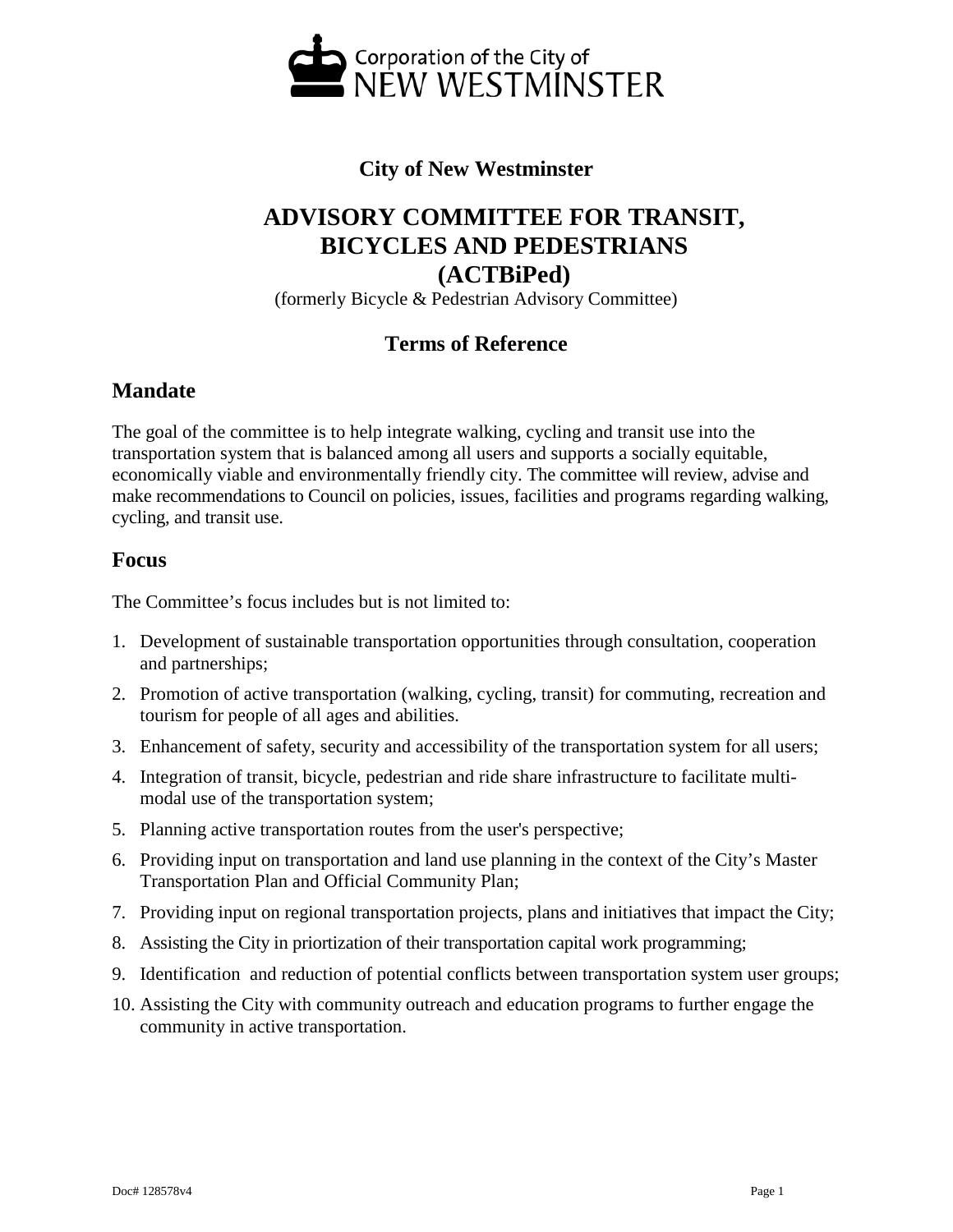# **Voting Members:**

The Committee shall consist of 11 members, as follows:

- One (1) Member of Council, Chair of the Committee
- Eight (8) Community Members who fit one of the following qualifications:
	- $\triangleright$  Representatives of residents who use transit and/or walking as their primary mode(s) of transportation
	- $\triangleright$  Representatives of commuter, utilitarian and recreational cyclists of various ages and skill levels who live or work in the City
	- $\triangleright$  Representative of a bicycle club and/or a bicycling organization who is a resident of New Westminster
	- $\triangleright$  Representative of the community who can offer expertise or assistance in specific areas that may apply to the planning, implementation, financing, and promotion of walking and cycling facilities
	- $\triangleright$  Representative of Senior Citizens
	- $\triangleright$  Representative from local bicycle businesses
- One (1) Special Services and Access Committee Representative
- One (1) Student who resides in New Westminster
- One (1) Insurance Corporation of British Columbia (ICBC) representative

#### **Non-voting Advisor:**

• Representative from the New Westminster School District 40 (1)

#### **Staff Advisors:**

- Representatives from the Engineering Department (2)
- Representative from the Development Services (Planning Division) (1)
- Representative from the Parks and Recreation Department (1)
- Representative from the New Westminster Police Service (1)

## **Term:**

The term for all voting members appointed by City Council will be the period from February of the year to January of the following year.

#### **Chair:**

The member of City Council shall be designated Chair. At the first meeting of the year, voting members shall elect an acting chair from its membership to preside over meetings when the Chair is absent.